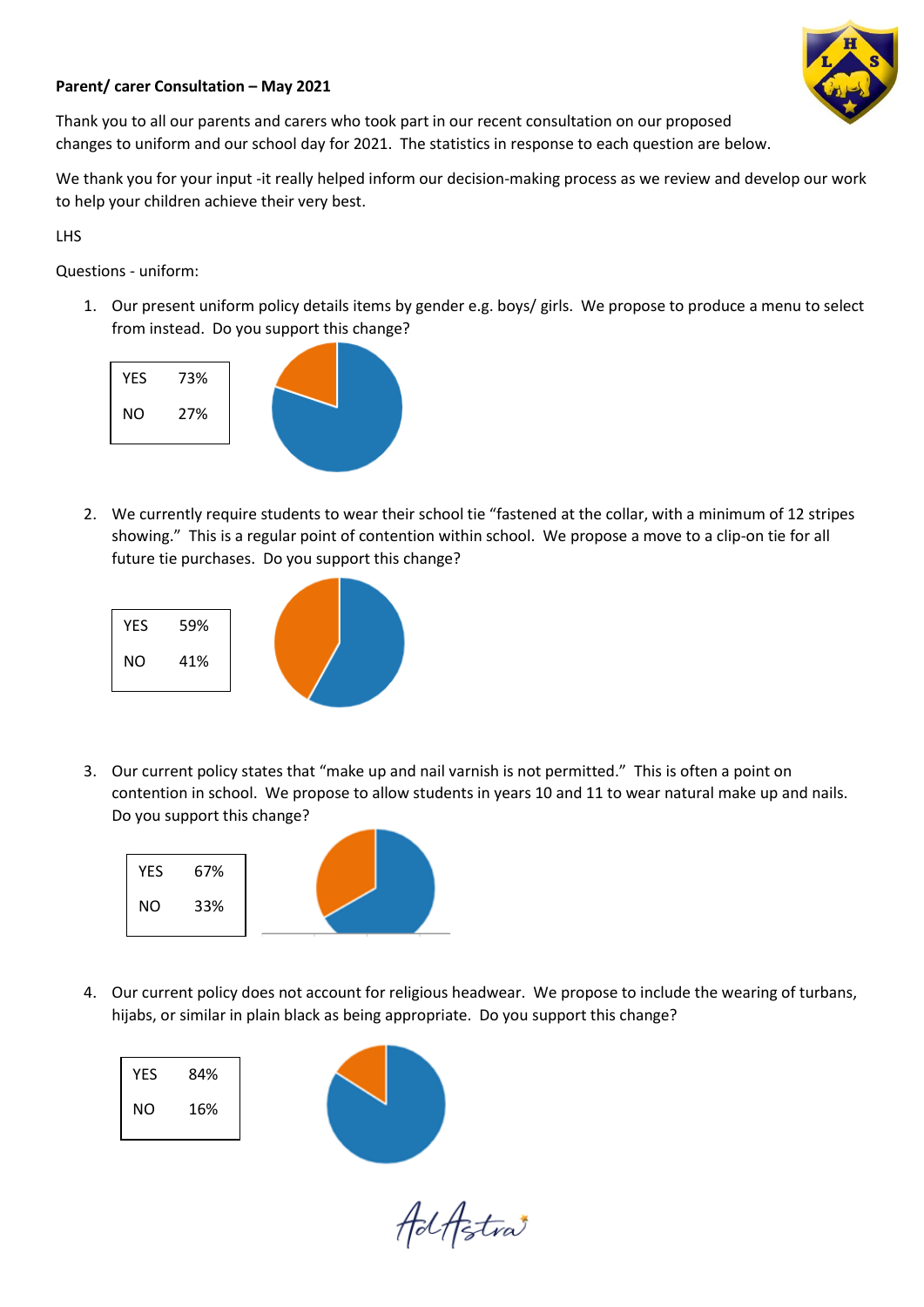

5. Our current PE uniform features an optional branded rugby top for boys and a branded hooded top for girls. We propose that a branded neutral gender training top replaces both. Do you support this change?



6. Our current PE uniform for girls features a skort. We propose to remove the skort from the options leaving Lode Heath School branded: shorts, tracksuit trousers or leggings. Do you support this change? Y/N



Questions – school day:

1. A later start time for some students has proven to improve punctuality during the pandemic. Do you support such an arrangement moving forwards?



2. Staggered breaks and lunches\* have reduced queue wait times and have overall improved the break/ lunchtime experience for students. Do you support staggered breaks/ lunches moving forward? \* we intend to open indoor and outdoor spaces as/ when restriction allow.



3. Longer lesson time, interspersed with a break has proven to improve the quality of our students' learning experience. Would you support longer lessons moving forward?

AdAstra